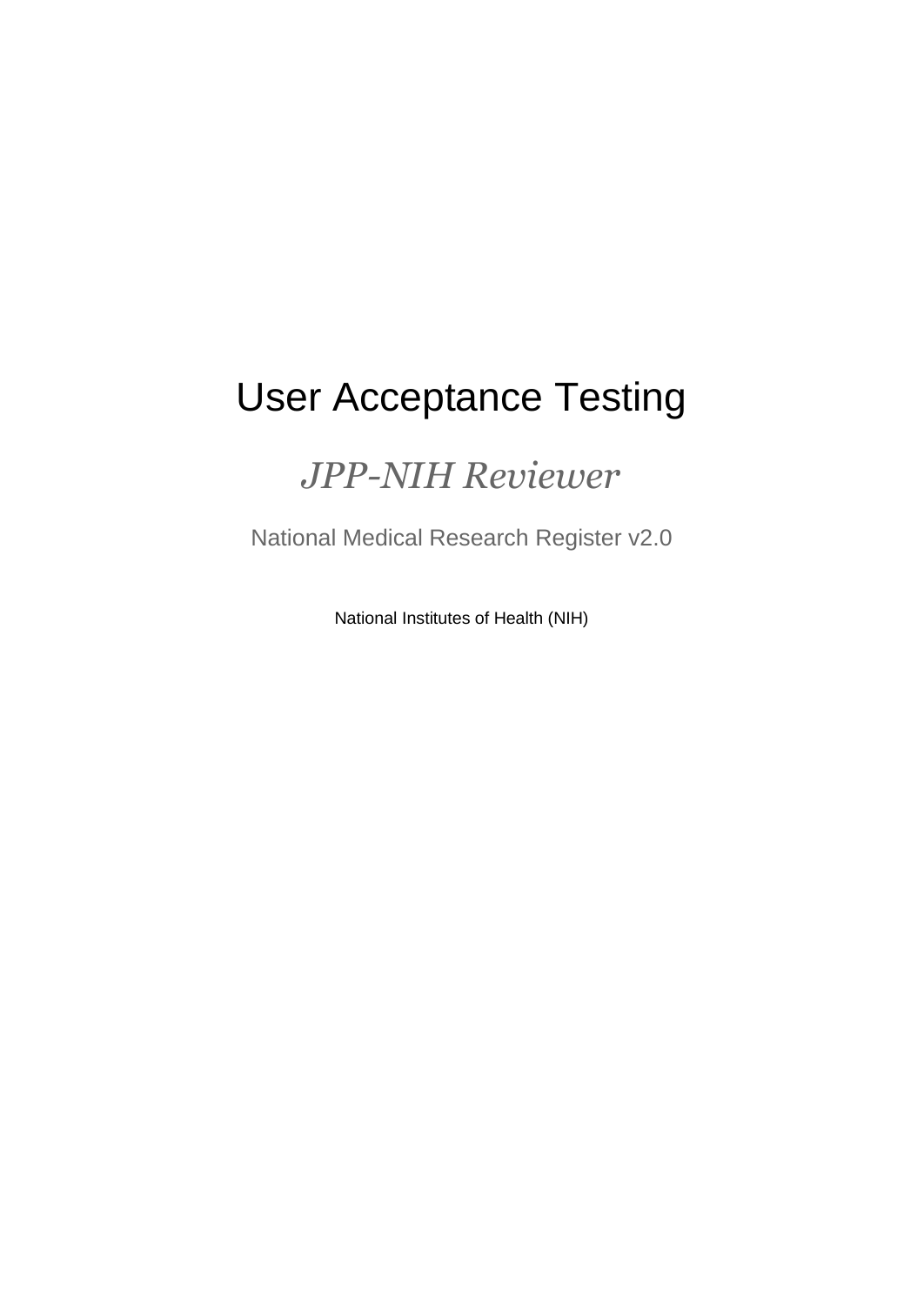### **1.0 – Flow & Function of JPP NIH Reviewer**

#### **1.1 - As JPP NIH Reviewer (Reviewing submission)**

- 1. Go to the url https://www.nmrr.gov.my
- 2. Login as a necessary individual with an assigned role as JPP NIH Reviewer and the Reviewer page located at the left side.



3. Should be able see the submission under the assigned secretariat. (It should be stated as (Undergoing Expedited Review by JPP NIH Reviewers / Undergoing Review by JPP NIH Board Panel)

| Keyword<br>Search NMRR ID, Research ID or Title of the Submission |                                      |                                         |                       | <b>Status</b><br>Select All                        |                          |                        | w |
|-------------------------------------------------------------------|--------------------------------------|-----------------------------------------|-----------------------|----------------------------------------------------|--------------------------|------------------------|---|
| EXCEL<br>₩                                                        | PDF<br>Show 10<br><b>Research ID</b> | v<br>entries<br><b>NMRRID</b><br>٠<br>٠ | Title                 | <b>Status</b>                                      | <b>Day To Submission</b> | <b>Action</b>          |   |
|                                                                   | <b>RSCH ID-21-</b><br>00005-MHN      | <b>NMRR ID-21-</b><br>00004-0J4         | Biobanking<br>Testing | <b>Undergoing Review</b><br>by JPP-NIH<br>Reviewer | o                        | $\bullet$ $\circ$<br>m |   |
|                                                                   |                                      |                                         |                       |                                                    |                          |                        |   |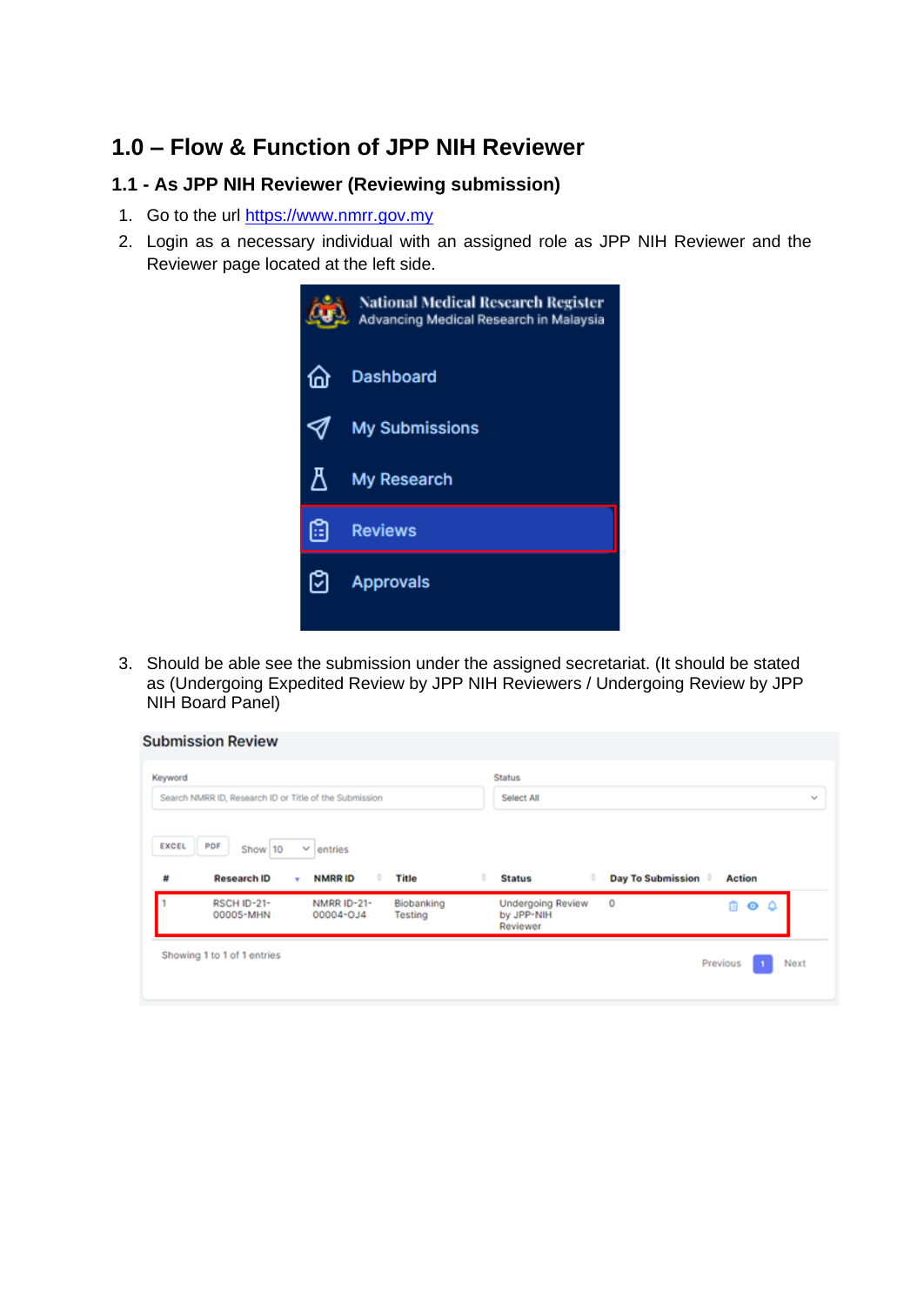4. Click on the view (eye icon) to go into that submission details and to review the submission, go into the Processing Submission page (paper icon)

| Keyword<br>Search NMRR ID, Research ID or Title of the Submission |                                   |                                               |                            | <b>Status</b><br>Select All               |                               |                                    | w |
|-------------------------------------------------------------------|-----------------------------------|-----------------------------------------------|----------------------------|-------------------------------------------|-------------------------------|------------------------------------|---|
|                                                                   | PDF<br>Show 10                    | $\sim$<br>entries                             |                            |                                           |                               |                                    |   |
| EXCEL                                                             |                                   |                                               |                            |                                           |                               |                                    |   |
| #                                                                 | <b>Research ID</b><br>RSCH ID-21- | <b>NMRRID</b><br>٠<br>٠<br><b>NMRR ID-21-</b> | <b>Title</b><br>Biobanking | <b>Status</b><br><b>Undergoing Review</b> | <b>Day To Submission</b><br>0 | <b>Action</b><br>$\bullet$ $\circ$ |   |

5. Click on the view data (eye icon) to go into the submission details and to access the checklist and recommendation selection, click the review checklist page (paper icon)

**Processing Submission** 

| <b>BIOBANKING TESTING</b> |                                                                             |                     |                              |                  |
|---------------------------|-----------------------------------------------------------------------------|---------------------|------------------------------|------------------|
|                           | Research ID RSCH ID-21-00005-MHN NMRR ID NMRR ID-21-00004-0J4 Protocol ID - |                     | Last updated on Aug 31, 2021 |                  |
|                           | Status Undergoing Review by JPP-NIH Reviewer                                |                     |                              |                  |
|                           |                                                                             |                     |                              |                  |
|                           |                                                                             |                     |                              |                  |
|                           | <b>Review Revisions</b>                                                     |                     |                              |                  |
|                           |                                                                             |                     |                              |                  |
|                           |                                                                             |                     |                              |                  |
|                           |                                                                             |                     |                              |                  |
|                           |                                                                             |                     |                              |                  |
| EXCEL                     | PDF<br>Show 10<br>$\vee$ entries                                            |                     |                              |                  |
| #                         | <b>Revision ID</b>                                                          | <b>Secretariat</b>  | <b>Created Date</b>          | <b>Action</b>    |
| ٠                         | REV ID-21-00013-R7J                                                         | JPP-NIH Secretariat | 31-08-2021                   | $\circ$          |
|                           |                                                                             |                     |                              |                  |
|                           | Showing 1 to 1 of 1 entries                                                 |                     |                              |                  |
|                           |                                                                             |                     |                              | Previous<br>Next |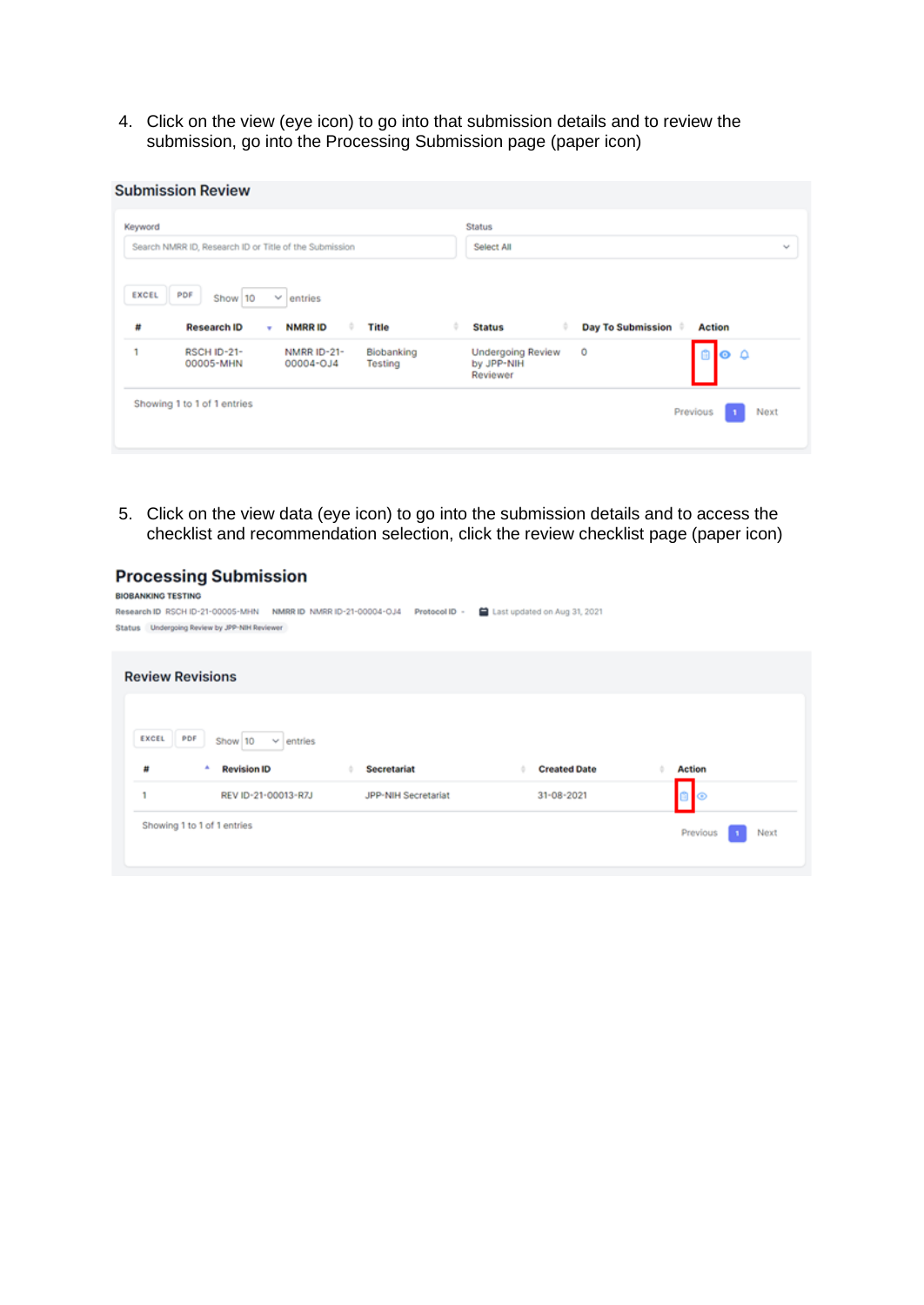6. Reviewer may choose the status of each item by clicking on the status dropdown

| JPP NIH Review |  |  |  |
|----------------|--|--|--|
|                |  |  |  |

| DATA                                                                                                                                                                                                                             | <b>STATUS</b>      | COMMENTS           |
|----------------------------------------------------------------------------------------------------------------------------------------------------------------------------------------------------------------------------------|--------------------|--------------------|
| Project Team<br>1) (Subject Matter (Are the objectives achievable, does the research team has the necessary<br>expertise to conduct the study and is there any conflict of<br>interests that could occur?)                       | Complete<br>$\sim$ | Q<br>⊜             |
| Introduction & Literature Review<br>1) (is there sufficient literature to explain the history of the study/situation/related<br>intervention, the intent of the study, the facts needed to support the<br>conduct of the study?) | Complete<br>$\sim$ | o                  |
| Justification                                                                                                                                                                                                                    |                    |                    |
| 1) (is the rationale/justification for the study clearly stated in the context of present knowledge?)                                                                                                                            | Complete<br>$\sim$ | Q<br>œ             |
| 2) (Does the project address important/relevant scientific/public health issues?)                                                                                                                                                | Complete<br>$\sim$ | $\circ$<br>$\circ$ |
| 3) (Will the proposed research contribute new knowledge in the subject area?)                                                                                                                                                    | Complete<br>×      | U.Q                |

7. If there is any query or revision required, click on the comment button to add a comment. Click the "comment button" to enter and save the comment intended for the investigator

| JPP NIH Review                                                                                                                                                                                                                   |                    |          |
|----------------------------------------------------------------------------------------------------------------------------------------------------------------------------------------------------------------------------------|--------------------|----------|
| Not Relevant(0)<br>Complete(18)<br>Not Complete(0)<br>Yes(0)<br>$O$ All $(18)$<br>No(0)<br>o<br>o<br>DATA                                                                                                                        | <b>STATUS</b>      | COMMENTS |
| Project Team<br>1) (Subject Matter (Are the objectives achievable, does the research team has the necessary<br>expertise to conduct the study and is there any conflict of<br>interests that could occur?)                       | Complete           |          |
| Introduction & Literature Review<br>1) (is there sufficient literature to explain the history of the study/situation/related<br>intervention, the intent of the study, the facts needed to support the<br>conduct of the study?) | Complete<br>$\sim$ |          |
| Justification                                                                                                                                                                                                                    |                    |          |
| 1) (is the rationale/justification for the study clearly stated in the context of present knowledge?)                                                                                                                            | Complete<br>w      |          |
| 2) (Does the project address important/relevant scientific/public health issues?)                                                                                                                                                | Complete           |          |
| 3) (Will the proposed research contribute new knowledge in the subject area?)                                                                                                                                                    | Complete<br>×      |          |
|                                                                                                                                                                                                                                  |                    |          |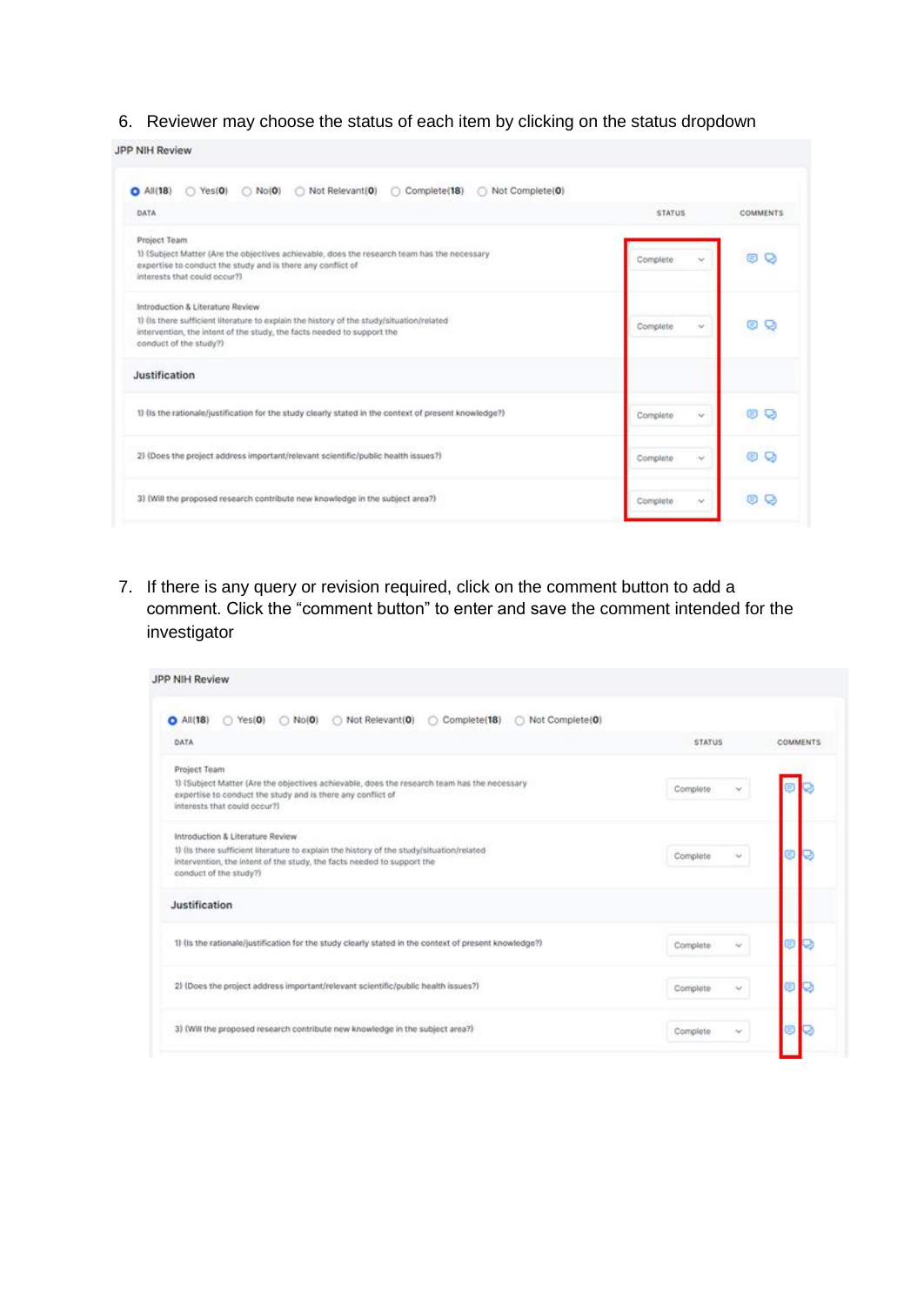| no complete |  |
|-------------|--|
|             |  |
|             |  |
|             |  |
|             |  |
|             |  |
|             |  |
|             |  |
|             |  |
|             |  |
|             |  |
|             |  |
| Comment     |  |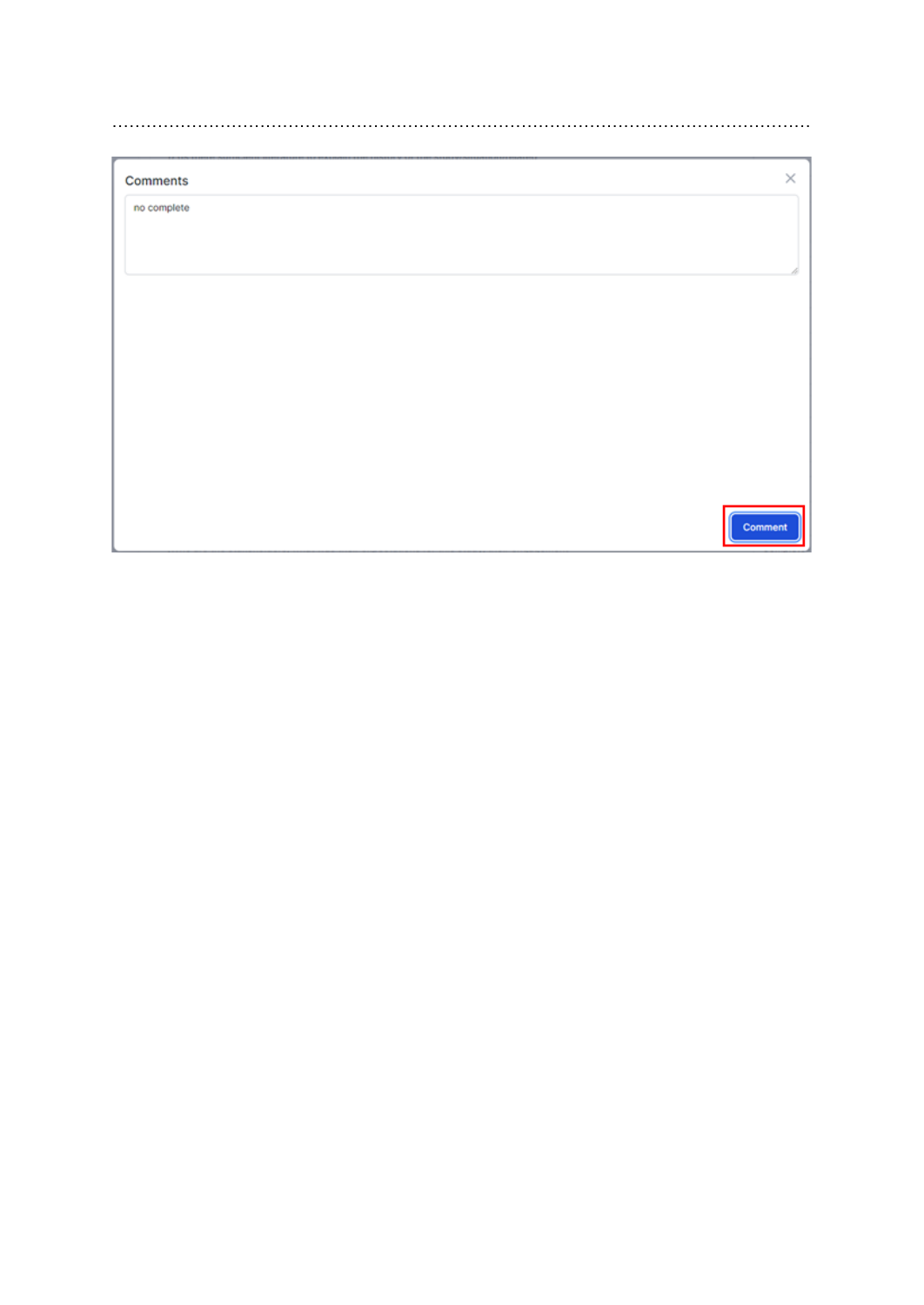8. Compilation comments can be seen by clicking the compilation & response icon (green box) next to the comment icon (investigator response later will be displayed after the revision has been submitted by the investigator). The compilation is used during the revision reassignment by the reviewer. Reviewers will be able to see the compilation of comment and investigator answers as below

| 1) (Is the rationale/justification for the study clearly stated in the context of present knowledge?)                                                                       |  | Not Complete | ⊜ | Q |
|-----------------------------------------------------------------------------------------------------------------------------------------------------------------------------|--|--------------|---|---|
| 2) (Does the project address important/relevant scientific/public health issues?)                                                                                           |  | Not Complete | ⊜ | Q |
| 3) (Will the proposed research contribute new knowledge in the subject area?)                                                                                               |  | Not Complete | ⊜ | Q |
| <b>Objectives</b><br>(Are the objectives and/or hypothesis clearly stated and realistic<br>(Specific, Measurable, Achievable, Resourced within the project and Time bound)) |  | Not Complete | ⊜ | Q |
| <b>Expected Outcome and Output</b><br>(What are the intended outputs and outcomes?)                                                                                         |  | Not Complete | ⊜ | Q |
| <b>Stakeholder</b><br><b>Comments</b>                                                                                                                                       |  |              |   |   |
| "Compilation comment made by secretariat"                                                                                                                                   |  |              |   |   |
| .                                                                                                                                                                           |  |              |   |   |
| "Investigator answers to the query"                                                                                                                                         |  |              |   |   |
| .                                                                                                                                                                           |  |              |   |   |
|                                                                                                                                                                             |  |              |   |   |
|                                                                                                                                                                             |  |              |   |   |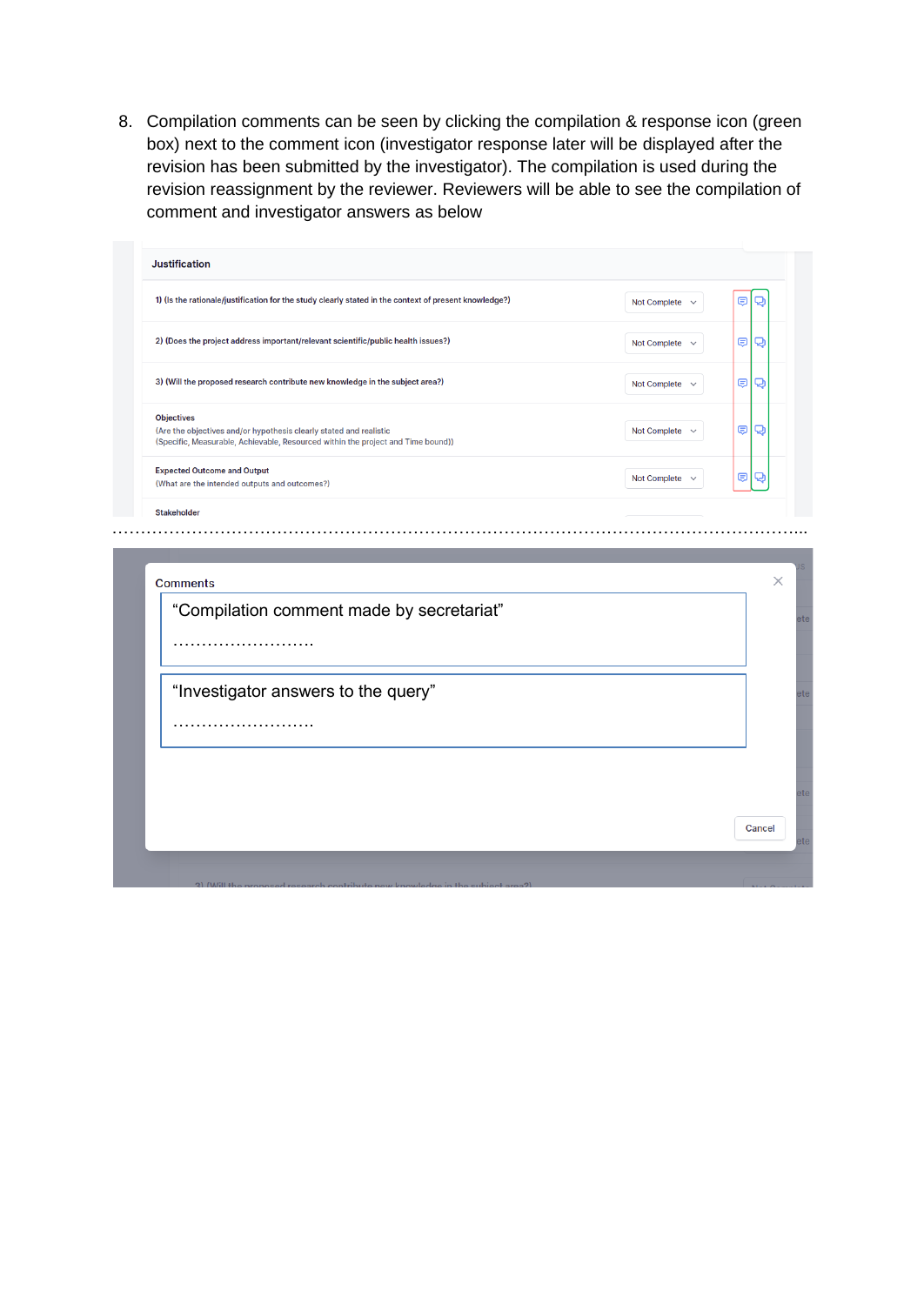9. Grouping of status can be used as a guide to reviewers to see which item are complete, not complete and etc.

| <b>JPP NIH Review</b>                                                                                                                                                                                                                       |                          |                 |
|---------------------------------------------------------------------------------------------------------------------------------------------------------------------------------------------------------------------------------------------|--------------------------|-----------------|
| All(18)<br>Not Relevant(0)<br>Not Complete(0)<br>Yes(0)<br>$\bigcirc$ No(0)<br>Complete(18)<br>∩<br>∩<br>О                                                                                                                                  |                          |                 |
| <b>DATA</b>                                                                                                                                                                                                                                 | <b>STATUS</b>            | <b>COMMENTS</b> |
| <b>Project Team</b><br>1) (Subject Matter (Are the objectives achievable, does the research team has the necessary<br>expertise to conduct the study and is there any conflict of<br>interests that could occur?)                           | Complete<br>$\checkmark$ | ⊜               |
| <b>Introduction &amp; Literature Review</b><br>1) (Is there sufficient literature to explain the history of the study/situation/related<br>intervention, the intent of the study, the facts needed to support the<br>conduct of the study?) | Complete<br>$\checkmark$ | 8               |
| Justification                                                                                                                                                                                                                               |                          |                 |
| 1) (Is the rationale/justification for the study clearly stated in the context of present knowledge?)                                                                                                                                       | Complete<br>$\checkmark$ | ⊟               |
| 2) (Does the project address important/relevant scientific/public health issues?)                                                                                                                                                           | Complete<br>$\checkmark$ | ⊟               |
| 3) (Will the proposed research contribute new knowledge in the subject area?)                                                                                                                                                               | Complete<br>$\checkmark$ | Θ               |

10. Once the review is complete, the reviewer will then select the recommendation at the end of each checklist (for protocol & PIS/ICF).Click the submit button to notify Secretariat regarding the completion and the recommendation made.

| Reviewer Feedback & Recommendation |                                               |             |
|------------------------------------|-----------------------------------------------|-------------|
| Feedback                           |                                               |             |
|                                    |                                               |             |
|                                    |                                               |             |
|                                    |                                               |             |
|                                    |                                               |             |
|                                    | Submission Recommendation<br>Unable to review | ∢<br>أحداثا |
|                                    |                                               |             |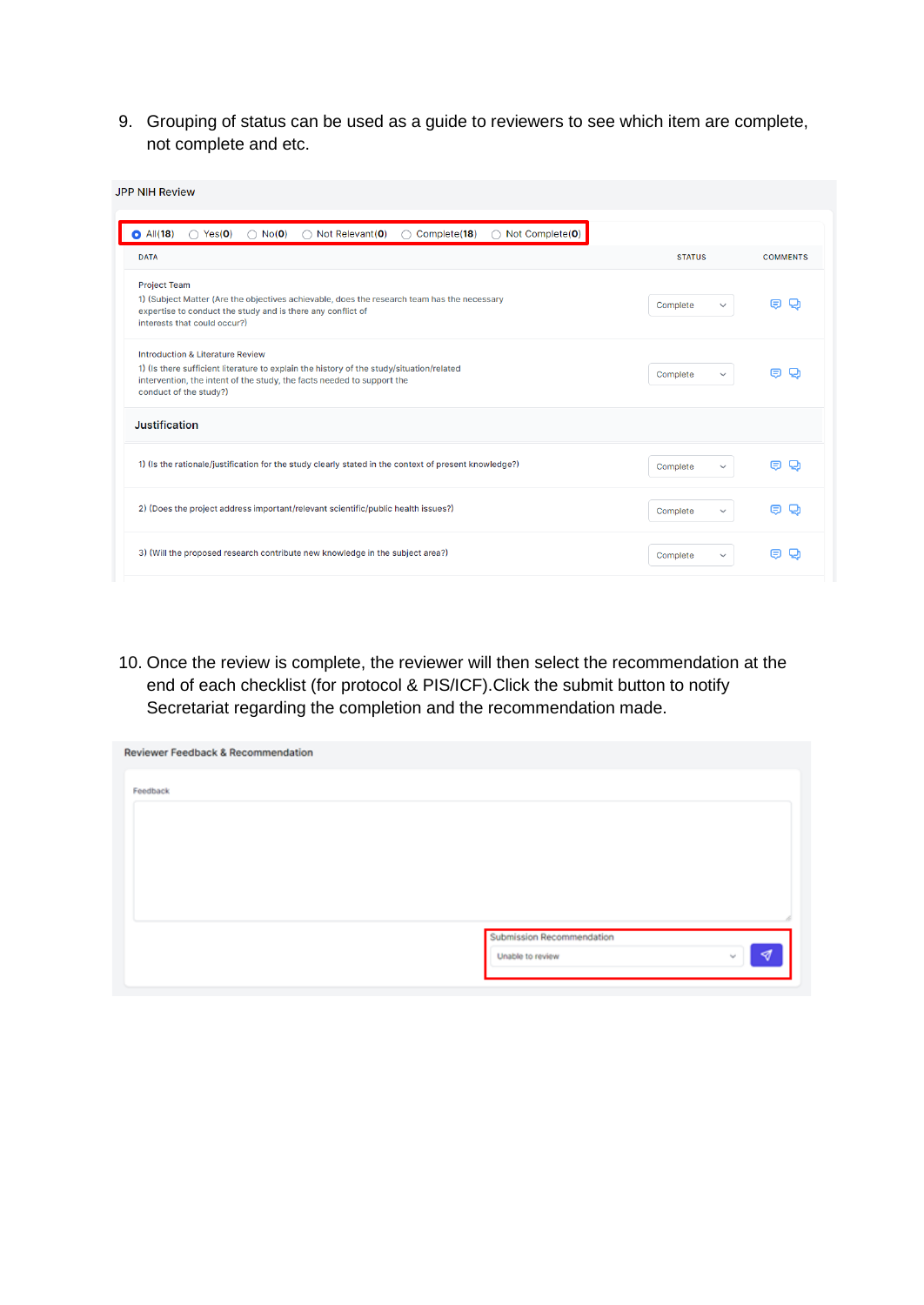11. Once the submit button is clicked, all the status and the recommendation will not be able to be changed.

| <b>JPP NIH Review</b>                                                                                                                                                                                                                       |                                  |                 |
|---------------------------------------------------------------------------------------------------------------------------------------------------------------------------------------------------------------------------------------------|----------------------------------|-----------------|
| $\bigcirc$ Not Relevant(0)<br>◯ Complete(17) ◯ Not Complete(1)<br>$O$ All(18)<br>$\bigcirc$ Yes(0)<br>$\bigcirc$ No(0)                                                                                                                      |                                  |                 |
| <b>DATA</b>                                                                                                                                                                                                                                 | <b>STATUS</b>                    | <b>COMMENTS</b> |
| <b>Project Team</b><br>1) (Subject Matter (Are the objectives achievable, does the research team has the necessary<br>expertise to conduct the study and is there any conflict of<br>interests that could occur?)                           | Not Comple:                      | e o             |
| <b>Introduction &amp; Literature Review</b><br>1) (Is there sufficient literature to explain the history of the study/situation/related<br>intervention, the intent of the study, the facts needed to support the<br>conduct of the study?) | Complete                         | e o             |
| <b>Others</b><br>(Overall comments)                                                                                                                                                                                                         | Complete                         | e o             |
| <b>Reviewer Feedback &amp; Recommendation</b>                                                                                                                                                                                               |                                  |                 |
| Feedback                                                                                                                                                                                                                                    |                                  |                 |
|                                                                                                                                                                                                                                             |                                  |                 |
|                                                                                                                                                                                                                                             |                                  |                 |
|                                                                                                                                                                                                                                             |                                  |                 |
|                                                                                                                                                                                                                                             |                                  |                 |
|                                                                                                                                                                                                                                             |                                  |                 |
|                                                                                                                                                                                                                                             | <b>Submission Recommendation</b> |                 |

12. Once all required review is completed, the list of review will be disappeared from the submission review dashboard

|              | <b>Submission Review</b>                               |                    |                   |                            |                               |                    |  |  |
|--------------|--------------------------------------------------------|--------------------|-------------------|----------------------------|-------------------------------|--------------------|--|--|
| Keyword      |                                                        |                    |                   |                            | <b>Status</b>                 |                    |  |  |
|              | Search NMRR ID, Research ID or Title of the Submission |                    |                   |                            | Select All                    |                    |  |  |
| <b>EXCEL</b> | PDF<br>Show 10                                         | $\vee$ entries     |                   |                            |                               |                    |  |  |
| #            | <b>Research ID</b>                                     | <b>NMRRID</b><br>۰ | <b>Title</b><br>٠ | <b>Status</b><br>٠         | <b>Day To Submission</b><br>٠ | <b>Action</b><br>٠ |  |  |
|              |                                                        |                    |                   | No data available in table |                               |                    |  |  |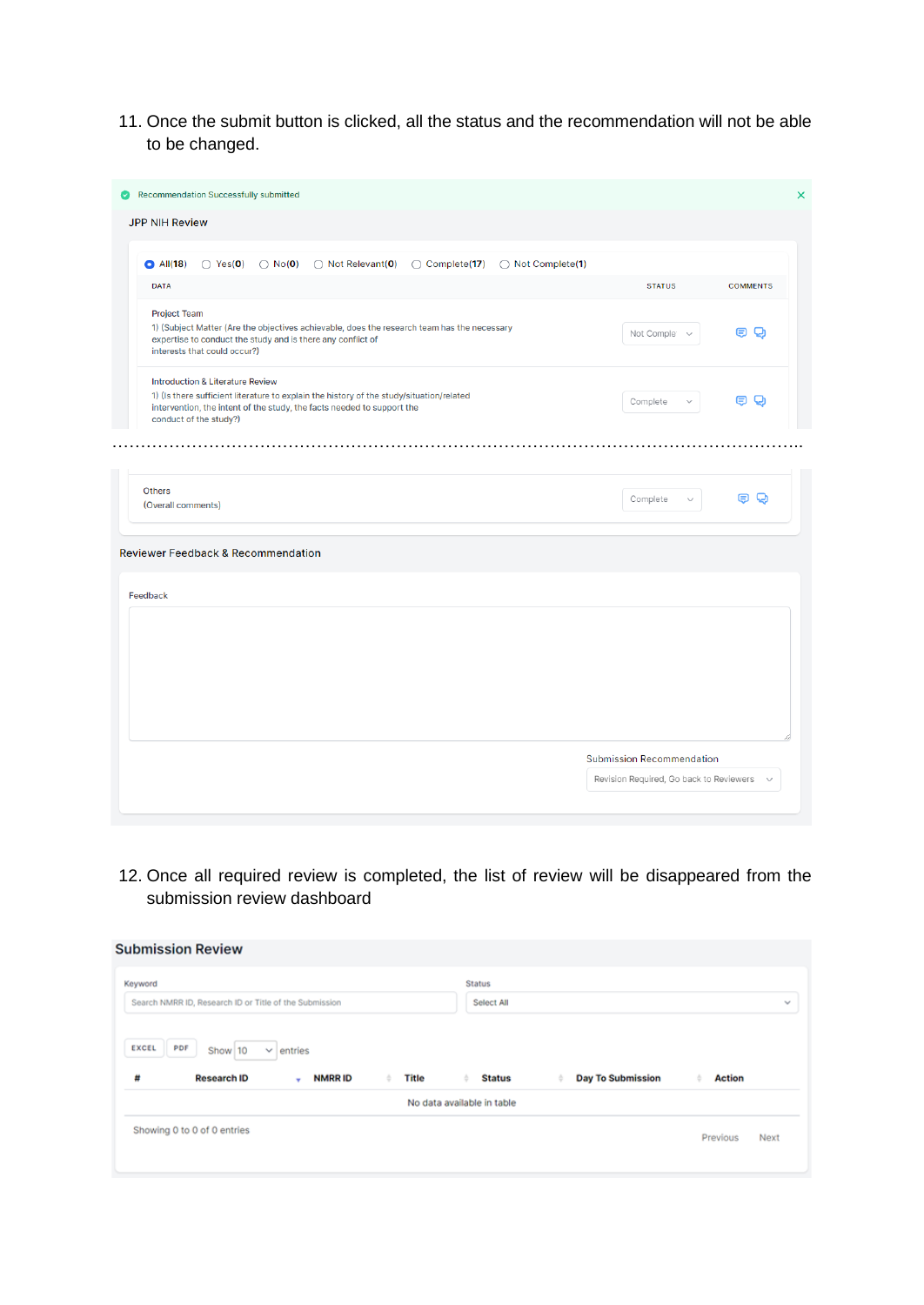#### **1.2 – Meeting Attendance**

- 1. Go to the url [https://www.nmrr.gov.m](https://www.nmrr.gov./)y
- 2. Login as individual (with assigned role as JPP NIH Reviewer either Biomedical or Clinical/Public Health)
- 3. Click on the "Meetings" icon below the "Review & approval" Icon on the left of the page

|                           | <b>National Medical Research Register</b><br>Advancing Medical Research in Malaysia |  |  |
|---------------------------|-------------------------------------------------------------------------------------|--|--|
| 位                         | <b>Dashboard</b>                                                                    |  |  |
|                           | <b>My Submissions</b>                                                               |  |  |
| Л                         | My Research                                                                         |  |  |
| ෆු                        | <b>Approvals</b>                                                                    |  |  |
| 尙                         | <b>Meetings</b>                                                                     |  |  |
|                           |                                                                                     |  |  |
|                           | <b>SHORTCUT</b>                                                                     |  |  |
| <b>Create New Meeting</b> |                                                                                     |  |  |

4. Select the intended upcoming meeting by clicking on the view icon present below the "Action"

| Title<br>-Select All-<br>$\mathcal{H}_{\mathcal{C}}$<br>PDF<br>EXCEL<br>Show 10<br>$\vee$ entries | Place                                  | <b>Meeting Date</b><br>▭<br>□<br>dd/mm/yyyy<br>dd/mm/yyyy |
|---------------------------------------------------------------------------------------------------|----------------------------------------|-----------------------------------------------------------|
| Title<br>Place<br>JPP-NIH Clinical / Public Health<br>BM6<br>Panel                                | <b>Meeting Date</b><br>٠<br>2021-09-02 | <b>Action</b><br>$\bullet$                                |
| Showing 1 to 1 of 1 entries                                                                       |                                        | Previous<br>Next                                          |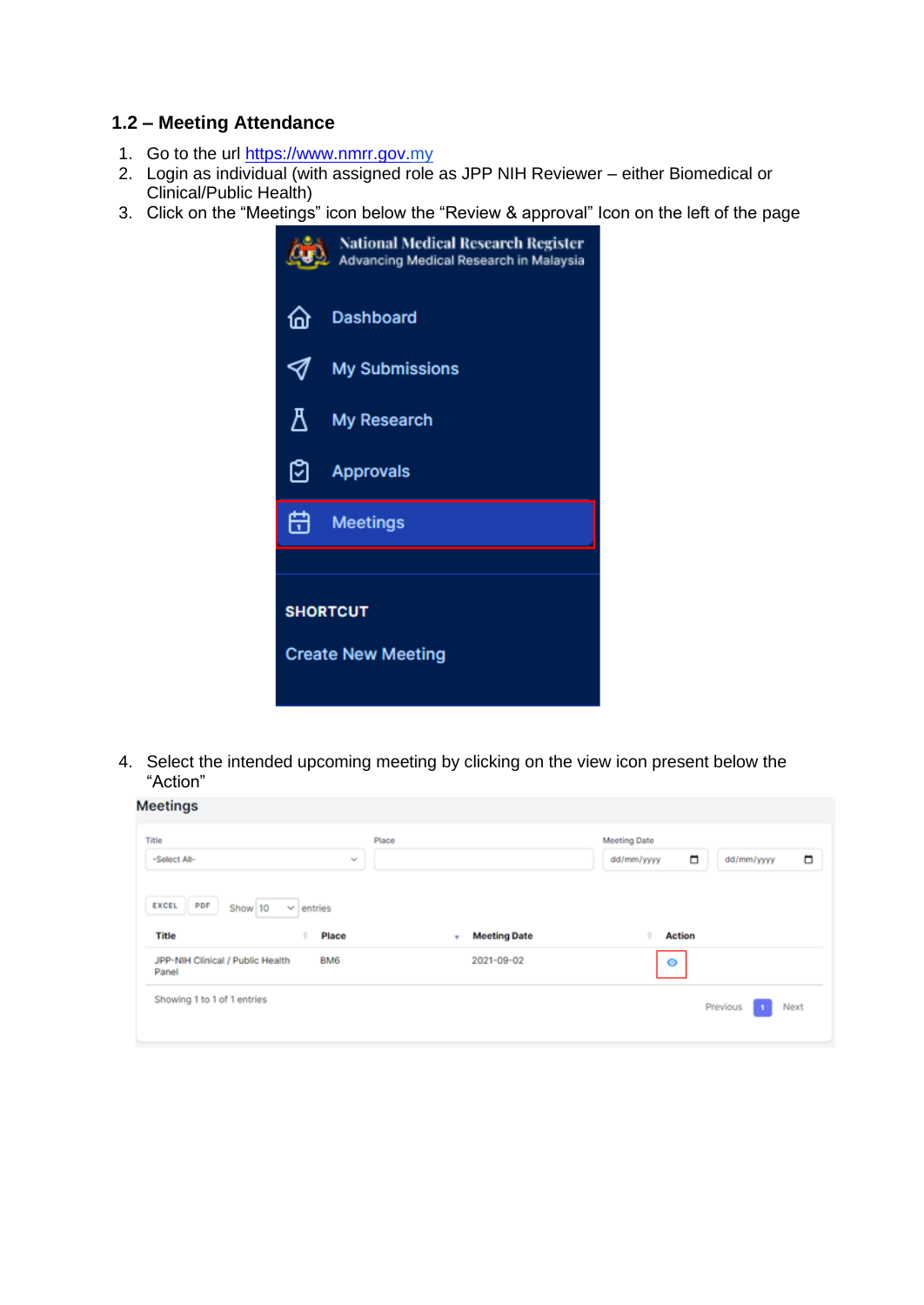5. Panels should be able to view the meeting details with all the study list attachment uploaded by Secretariat

| <b>Meeting Details</b>     |                                                                                                                                                                       |
|----------------------------|-----------------------------------------------------------------------------------------------------------------------------------------------------------------------|
| <b>Meeting Information</b> |                                                                                                                                                                       |
| Date of Meeting            | 2021-10-18                                                                                                                                                            |
| <b>Panel Title</b>         | JPP-NIH Biomedical Panel                                                                                                                                              |
| <b>Meeting Place</b>       | BMP3                                                                                                                                                                  |
| <b>Study List</b>          | ACCEPTANCE OF COVID-19 VACCINATION<br>FOR CHILDREN AMONG PARENTS &<br>NMRR ID-21-01936-UBW<br>$\odot$<br>圖<br><b>GUARDIAN IN MALAYSIA: AN ONLINE</b><br><b>SURVEY</b> |
| <b>Created By</b>          | Nurul Syarbani Eliana binti Musa                                                                                                                                      |

6. Individual attendees for specific panels and other additional people should be able to see their name listed in Attendance Details while selection is displayed to whether they will be "present" or "not able to present"

| ROLE                           | <b>STATUS</b>                          |                                                    |  |
|--------------------------------|----------------------------------------|----------------------------------------------------|--|
| Chair Person                   | Awaiting Response                      |                                                    |  |
| Panel Members                  | Awaiting Response                      | Please Select<br>$\mathcal{N}_{\mathcal{C}}$<br>∣∢ |  |
| Panel Members                  | Awaiting Response                      |                                                    |  |
| Panel Members<br>Panel Members | Awaiting Response<br>Awaiting Response |                                                    |  |
|                                |                                        |                                                    |  |

7. By clicking the attendance selection, upcoming attendance confirmation will be updated to the Secretariat. If panel unable to attend upcoming meeting, reason can be stated to notify secretariat regarding the absence.

| <b>Attendance Details</b> |               |                   |                                                                        |
|---------------------------|---------------|-------------------|------------------------------------------------------------------------|
| NAME                      | ROLE          | <b>STATUS</b>     |                                                                        |
| Superadmin                | Chair Person  | Awaiting Response |                                                                        |
| Ahmad Ali Zainuddin       | Panel Members | Awaiting Response | Not Able to Present<br>$\mathcal{A}$<br>$\blacktriangleleft$<br>Reason |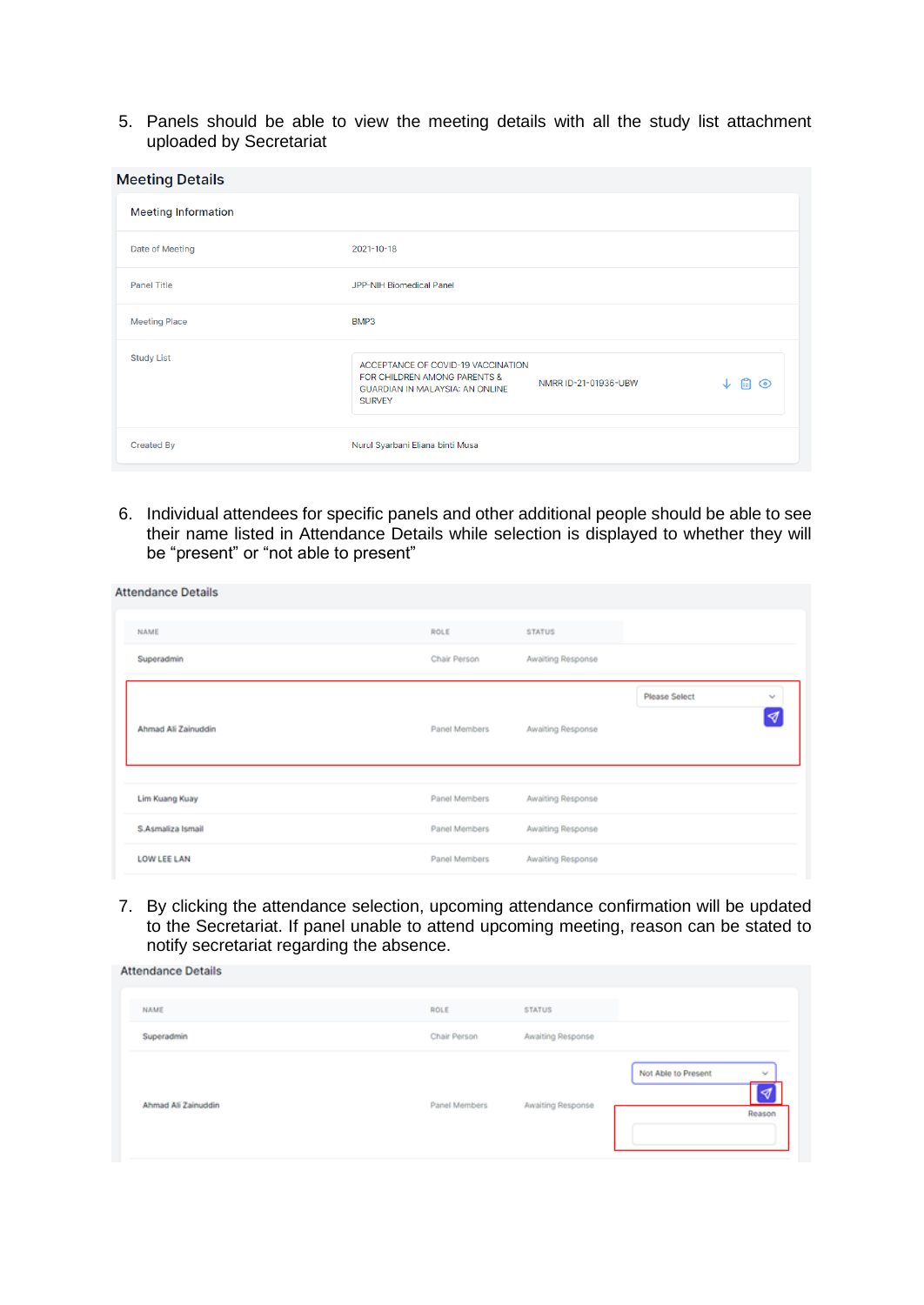8. Reviewer will be able to see the list of study that is going to be tabled during the upcoming meeting and documents uploaded (if any) during the meeting. Only panel that has confirm his/her present during the meeting will be able to make comments to the study list by clicking on the comment (paper icon) at the study list (only during the meeting day).

| <b>Meeting Details</b>     |                                                                                                                                                          |
|----------------------------|----------------------------------------------------------------------------------------------------------------------------------------------------------|
| <b>Meeting Information</b> |                                                                                                                                                          |
| Date of Meeting            | 2021-10-18                                                                                                                                               |
| <b>Panel Title</b>         | JPP-NIH Biomedical Panel                                                                                                                                 |
| <b>Meeting Place</b>       | BMP3                                                                                                                                                     |
| <b>Study List</b>          | ACCEPTANCE OF COVID-19 VACCINATION<br>FOR CHILDREN AMONG PARENTS &<br>NMRR ID-21-01936-UBW<br>岡<br>⊙<br>GUARDIAN IN MALAYSIA: AN ONLINE<br><b>SURVEY</b> |
| <b>Created By</b>          | Nurul Syarbani Eliana binti Musa                                                                                                                         |

#### **Meeting Reviewer Comments**

ACCEPTANCE OF COVID-19 VACCINATION FOR CHILDREN AMONG PARENTS & GUARDIAN IN MALAYSIA: AN ONLINE SURVEY Research ID RSCH ID-21-00163-UKK NMRR ID NMRR ID-21-01936-UBW Protocol ID - 2 Last updated on Oct 10, 2021 Status Undergoing Review by JPP-NIH Board Review

| <b>DATA</b>                                                                                                                                                                                  | <b>COMMENTS</b> |
|----------------------------------------------------------------------------------------------------------------------------------------------------------------------------------------------|-----------------|
| Project Team                                                                                                                                                                                 |                 |
| 1) (Subject Matter (Are the objectives achievable, does the research team has the necessary<br>expertise to conduct the study and is there any conflict of<br>interests that could occur?)   | 目               |
| <b>Introduction &amp; Literature Review</b>                                                                                                                                                  |                 |
| 1) (Is there sufficient literature to explain the history of the study/situation/related<br>intervention, the intent of the study, the facts needed to support the<br>conduct of the study?) | ⊟               |
| <b>Justification</b>                                                                                                                                                                         |                 |